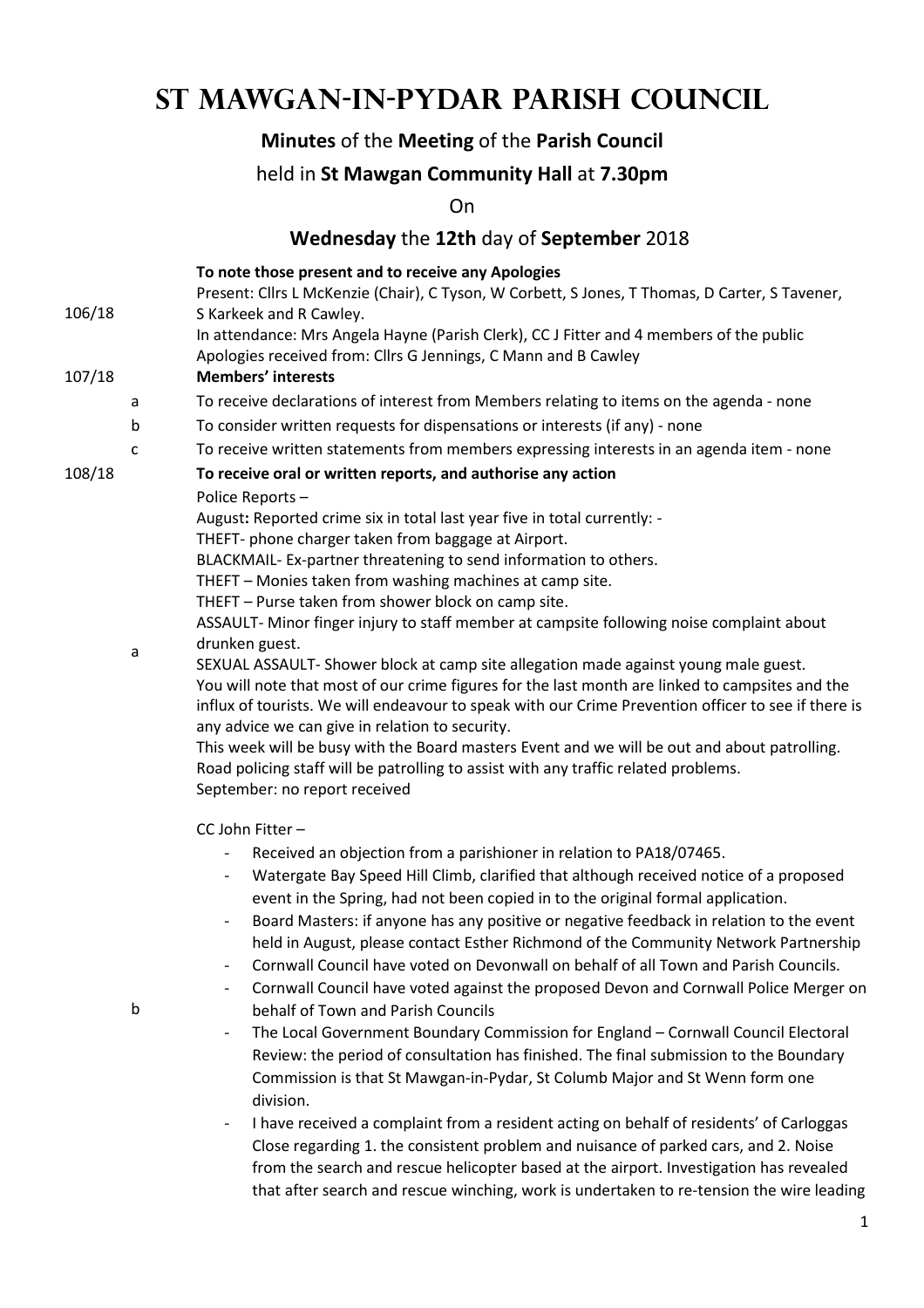to extended engine running time at any time of the day or night. I have received a negative response so far from the airport but will pursue.

#### **At this juncture, Members had questions for CC Fitter in relation to his report. The Chair directed that Members addressed these to CC Fitter.**

Cllr Corbett – Watergate Bay Speed Hill Climb (including reference to Clerk's response to organisers PA18/102/18(ii)- advised CC Fitter that no road closure notices have been placed in the area to forewarn visitors and residents; the failure of notice for comment to the PC by organisers and non-compliance by Motor Sport Association of legal time frame for application to Streetworks.

Cllr Carter – informed CC Fitter that helicopter noise consistent with the re-tensioning work had been heard post 10pm, in excess of 45 minutes.

#### **Through the Chair, The Clerk asked if CC Fitter had any news on outstanding issues featured on the Clerk's Report:**

Pot holes outside PO & Shop at St Mawgan – nothing further to report, other than scheduling was considered outside of the school holidays but was not then convenient for Summer trading purposes.

Former Riviera Lodge S106 monies - All outstanding S106 monies have now been paid.

Mobile Mast – now prevails upon telecommunication company to proceed with work to the airport mast.

The Clerk – circulated prior to the meeting.

c Watergate Bay Hill Speed Climb - regarding the issues expressed by CC Fitter and Members. Cllr W Corbett proposed, and Cllr S Jones seconded, and it was **resolved** that a letter be sent to the Motor Sports Association. **Action**. The Clerk.

**Public Participation** - This item will last no longer than 10 minutes (unless agreed by the Chair), and refers to items on the Agenda.

1. Lisa Solley (Agent) in support of PA18/07465.

#### **Minutes of the Parish Council Meeting** –

110/18 To Resolve that the Minutes of the meeting held on 8 th August 2018 are an accurate record**.**  Cllr W Corbett proposed and Cllr S Jones seconded and it was **resolved** by all those present at the last meeting**,** to accept and were duly signed by the Chair.

#### 111/18 **PLANNING**

- a Pre-App Consultation none
- b

109/18

Planning - new applications – to discuss and decide on response to Cornwall Council

**PA18/07579** Applicant: Moira Dixon. Proposal: Construction of new single storey front and splitlevel rear extensions, extending lean-to utility, new roof elements and replacement doors and windows. Location: Seacrest Trenance Mawgan Porth TR8 4BX.

i Cllr W Corbett proposed and Cllr S Karkeek seconded and it was **resolved** no objection but to make the point to the CC Planning Case Officer that some concern was expressed at the proposed design of the extension. When viewed from the side (North or South) the extension's roof appears to dominate the parent building's roof rather than being subservient to it,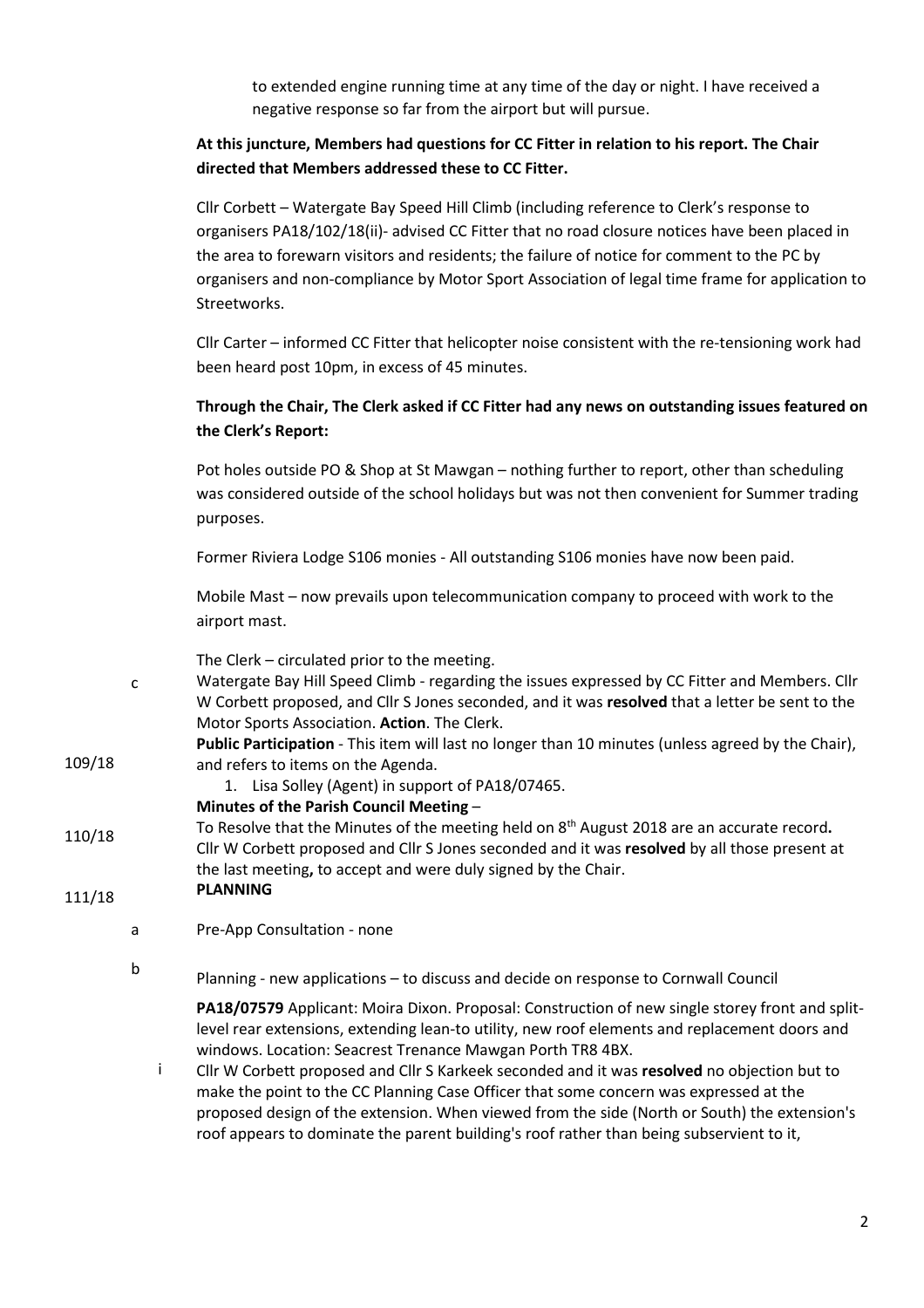**PA18/07465** Applicant: Miss P Trevillion, Watershed Developments Ltd. Proposal: Replacement dwelling. Location: Dynargh Tredragon Road Mawgan Porth.

ii Cllr W Corbett proposed and Cllr S Karkeek seconded it was **resolved** to ask Case Officer to allow the application to be deferred until after the October meeting in order to allow residents time to comment.

**PA18/07089** Applicant: Mr Josh Elsworth. Proposal: First floor extension and construction of small ground floor study room extension. Location: The Bowgie Trevarrian Mews Trevarrian

- iii Newquay Cornwall TR8 4AU. This application was deferred from the August Agenda to allow for residents' time to comment. Cllr W Corbett proposed, and Cllr C Tyson seconded, it was **resolved**  that providing the Planning Case Officer is content with the size of the proposal on the site the PC have no objection.
- c To consider planning applications received before meeting

**PA18/02295/PREAPP**. Applicant: Mr And Mrs Hore. Proposal: Pre-application advice for

i extension/annexe to the rear. Location: Penpont Cottage Penpont St Mawgan TR8 4ET. The PC will await the PREAPP advice.

**PA18/07799.** Applicant Mr David Irish C/o Agent. Proposal: Change of use from holiday restricted dwelling to unrestricted residential dwelling. Location: 1 White Lodge Apartments

ii Mawgan Porth. Cllr W Corbett proposed, and Cllr C Tyson seconded and it was **resolved** no objection.

iii **PA18/07809**. Applicant Homeroot Ltd. Proposal: Construction of 2 dwellings. Location: Well Cottage Trevarrian. Cllr W Corbett proposed, and Cllr T Thomas seconded, and it was **resolved**  no objection.

- d To note Advices and Decisions by Cornwall Council:
	- **PA18/02824 APPROVED** Applicant: Mr Scott Eggleton. Proposal: Erection of first floor balcony and stairs to rear of the property. Location: 4 Sandy Court Mawgan Porth Hill Mawgan Porth
	- ii **PA18/03566 APPROVED** Applicant: Mr Michael Fox. Proposal: Extension and reconfiguration of existing dwelling Location: Sea Ways Gwel An Mor Trenance Mawgan Porth TR8 4DW. **PA18/05773 APPROVED** Applicant: Ms J Deacon. Proposal: Internal remodelling, single storey
	- iii ground floor extension and first floor extension over existing ground floor and associated works. Location: Boskel Mawgan Porth Hill Mawgan Porth TR8 4AL.

**PA18/05862 APPROVED** Applicant: Mr Roger Smith. Proposal: Application for an extension to

iv dwelling for bedroom, study, kitchen, utility, snug and timber decking. Location: Ford Cottage St Mawgan TR8 4HD.

**PA18/06459 APPROVED** Applicant: Mr I Shorthouse. Proposal: Non-material amendment (No. 1) for omitting the flues and reconfigured doors to the front elevations to units 2-7 in respect of

v (PA16/09323) Redevelopment of site to provide six holiday units and one replacement dwelling. Location: Marver Chalets Mawgan Porth TR8 4BB.

vi **PA18/01838/PREAPP Closed - advice given.** Applicant: Booth Properties Limited. Proposal: Preapplication advice for proposal to demolish and re-develop the site to create 3 detached private residential dwellings and associated works. Location: Gem House Trenance Mawgan Porth.

vii **PA18/04622 APPROVED** Applicant: Mr T Williams. Proposal: Construction of 3 holiday lodges and replacement of existing building with holiday lodge. Location: Mawgan Porth Pools Lake Access to Retorrick Mill Retorrick Mill TR8 4BH.

viii **PA18/05893 WITHDRAWN** Applicant: Mr And Mrs Hore. Proposal: Residential annexe extension to the rear of Penpont Cottage. Location: Penpont Cottage Penpont St Mawgan TR8 4ET.

**PA18/01840/PREAPP Closed - advice given** Applicant: Mr Ryan Devonshire. Proposal: Pre-

- ix application advice for demolition of existing buildings and construction of commercial premises. Location: Watergate Bay Riding Centre Tregurrian TR8 4AE.
- x **PA18/06653 Decided not to make a TPO (TCA apps)** Applicant: Mrs Avril Bales. Proposal: Request to fell a Eucalyptus tree. Location: Greenbank St Mawgan TR8 4EW.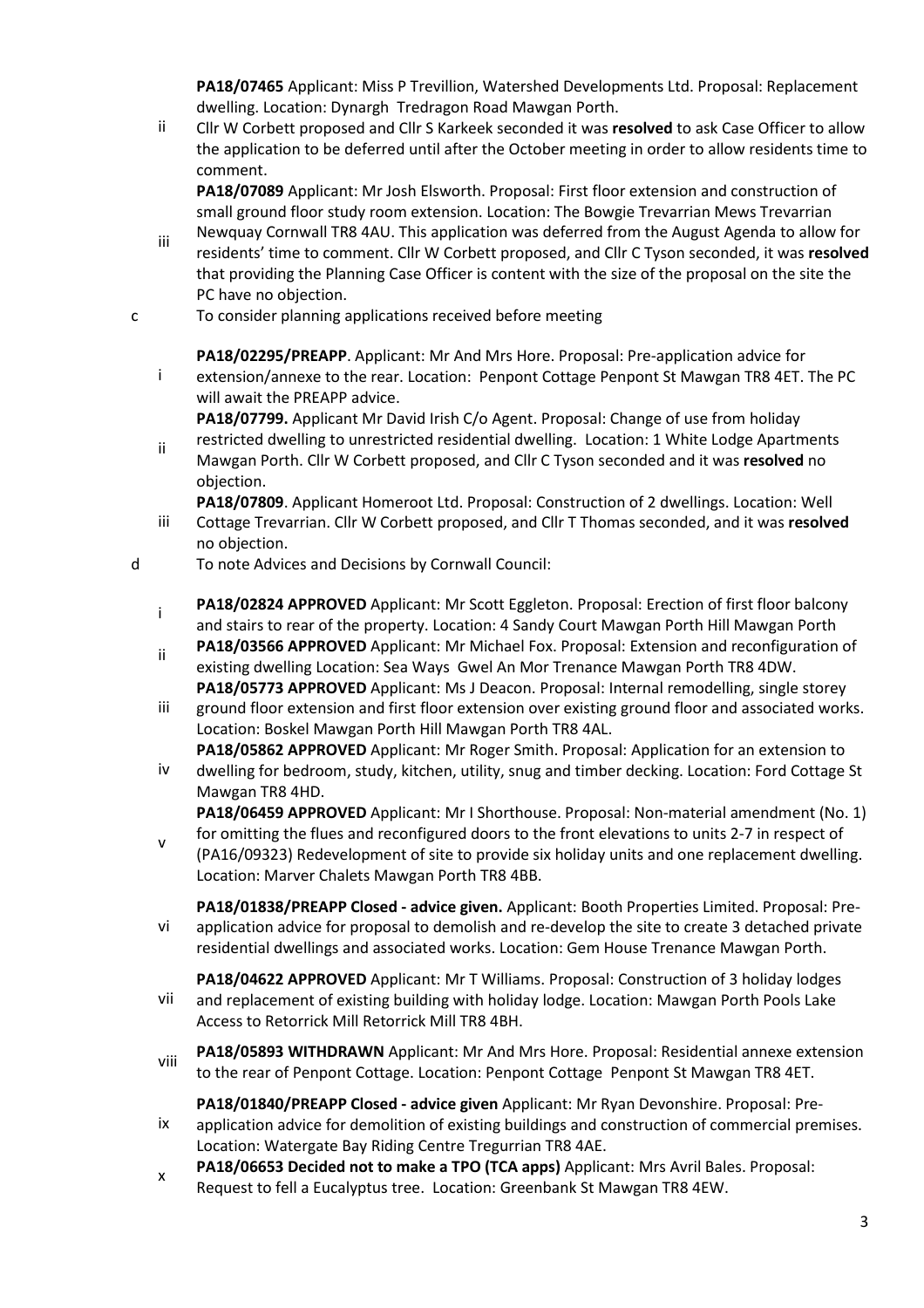- e Enforcement- new case and decisions none.
- **WORKING GROUPS** to receive reports (if any), and agree any necessary action and expenditure:

Amenities – report from Cllr L McKenzie:

Play area: Parishioner reported damage to picnic bench outside play area and side gate not closing, both of which Maintenance Contractor is going to deal with. He is also going to make good damage to other benches.

a The Rotaswing is currently very stiff, Sovereign Ltd have provided details of appropriate silicone lubricant which has been purchased and will be applied by the Maintenance Contractor as necessary.

St Mawgan Community Hall: Mr Paul Roberts (Hon Sec), has advised that maintenance work has been undertaken - windows painted and guttering repaired.

A replacement window box has been made to replace the old one.

Toilets: The Wallgate handwash units need replacing and will form an agenda item in October. Stephen Michell attending to lights.

**It was resolved that Standing Order 3(e) be suspended, in order that the Chair could direct a question to CC Fitter** regarding whether previous S106 funds would be available as the PC seek to replace the playground fence. CC Fitter confirmed that these monies are still available. **Standing Order 3e resumed.**

- i Playground Fence to receive quote for replacement galvanised steel fencing (deferred from previous meetings). **Action**: Amenities to have a site meeting and report back.
- ii Playground to discuss repair to wear and tear under swings. **Action**. Clerk to contact Outdoor Play People for advice on the use of rubber matting at this location.
- iii Playground signage. It was resolved that current signage be updated to reflect 1. new contact details, 2. safety of use of equipment, 3. no dogs and 4. no motor vehicles. **Action**. Chair and Clerk to liaise to identify suitable signage and report back at the October meeting.
- iv Proposal for additional drainage works at Playing Field. Cllr S Karkeek proposed and Cllr D Carter seconded. and it was **resolved** to authorise monies up to £500 for the purchase of flexi-drainage pipe, hire of mini digger, and associated works to allow additional drainage works at the Playing Field.
- v Burial Ground – Memorial Permission - Lillian Harris (nee Tremain), details circulated. Cllr W Corbett proposed, and Cllr S Jones seconded, and it was resolved to agree to the memorial permission.
- vi Burial Ground Inspection – report circulated prior to the meeting. The Clerk reported that steps are being taken to try to locate the next of kin of S M Williams (plot 102, Roman Catholic section), to ask that an untidy dead bush be removed, in accordance with PC Burial Regulations. Transport and Rights of Way – three reports as follows:
	- 1. Trenance Footpath Signage The Clerk reported that 6 signs have been erected by Mr Simon Plant and Mr M Cawley. Cllr T Thomas is overseeing the creation of wooden plaques with poetry written by children of St Mawgan School which are to be affixed to the signposts.
	- 2. Road Safety near misses reported on the Valley Road at the entrance to Menalyhl Tea Gardens. PC Road Safety representative, Cllr S Tavener, suggested that the Clerk write to ask the owners to advise their guests not to reverse out on to the highway. This was supported by members.
	- 3. Report of serious road congestion at St Mawgan during burial service. It was suggested that the Clerk write to the bus company to request that the bus stop road markings be re-instated in the first instance.

in a control i Cornwall Council Community Network Highways Scheme - to complete Expression of Interest Form (previously circulated). Cllr D Carter volunteered to complete, with two suggestions of 1. tarmacadam surrounding the bus stop at the top of Carloggas and 2. yellow or white lines reinstated up Mawgan Hill from the Falcon Inn.

b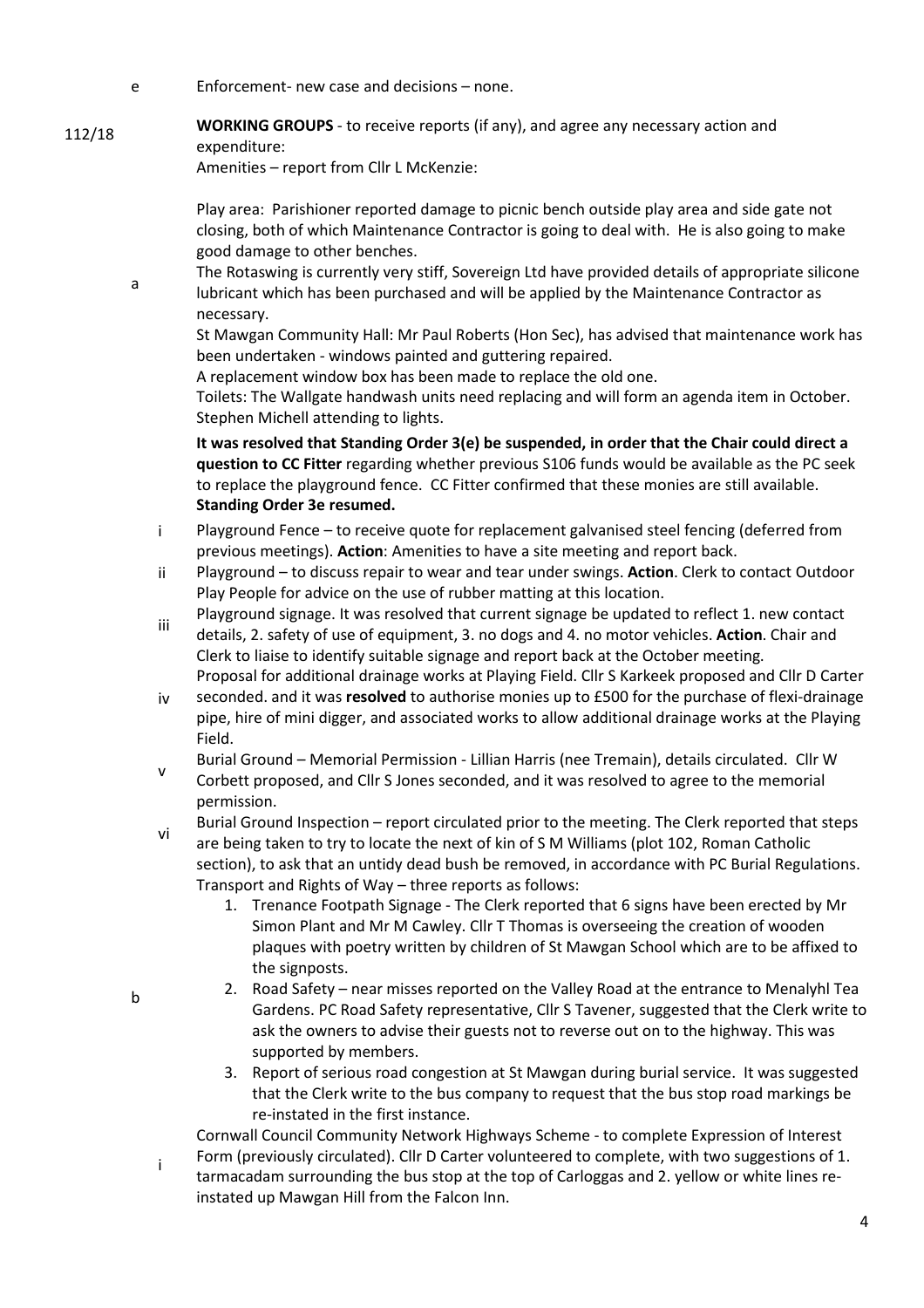|        | $\mathsf{C}$ | ij. | Bolingey Lane 409/30/1 - update. Thanks, were given to Simon Plant, the PC Footpath<br>Contractor, who took time out of his schedule to undertake the cutting out of a blocked 400m<br>section. Thus, allowing access for walkers along the footpath 409/30/1.<br>Beach and Environment - Cllr S Tavener reported that 1. wires have been removed from the<br>area around the dunes, 2. Application for Beach Erosion Survey grant from Denzell Downs<br>Community Benefit Fund has received initial Grantscape Ltd approval. 3. Silt under the bridge at<br>Mawgan Porth: Communication with Environment Agency and CC Highways have suggested that |
|--------|--------------|-----|------------------------------------------------------------------------------------------------------------------------------------------------------------------------------------------------------------------------------------------------------------------------------------------------------------------------------------------------------------------------------------------------------------------------------------------------------------------------------------------------------------------------------------------------------------------------------------------------------------------------------------------------------|
|        |              |     | a site meeting with interested parties be arranged for a satisfactory outcome.                                                                                                                                                                                                                                                                                                                                                                                                                                                                                                                                                                       |
|        | d            |     | The Chair permitted CC Fitter to confirm that a meeting with interested parties is in the<br>process of being arranged on site.<br>Neighbourhood Plan - no report                                                                                                                                                                                                                                                                                                                                                                                                                                                                                    |
|        |              |     |                                                                                                                                                                                                                                                                                                                                                                                                                                                                                                                                                                                                                                                      |
| 113/18 | e            |     | Digital Media for Parish Council - thanks were given to Cllr R Cawley who posts regular updates<br>of PC news, dates of meetings and Agenda for the benefit of parishioners.<br><b>REPORTS FROM MEETINGS:</b>                                                                                                                                                                                                                                                                                                                                                                                                                                        |
|        |              |     | Denzell Downs Community Benefit Fund - update. The awarding committee are aware of 3                                                                                                                                                                                                                                                                                                                                                                                                                                                                                                                                                                 |
|        |              |     | successful applications but await formal notice from GrantScape Ltd. Action: Clerk to intercede                                                                                                                                                                                                                                                                                                                                                                                                                                                                                                                                                      |
|        | a            |     | on the applicants' behalf, to ascertain a timeframe for release of grant funding from GrantSCape                                                                                                                                                                                                                                                                                                                                                                                                                                                                                                                                                     |
|        |              |     | Ltd.                                                                                                                                                                                                                                                                                                                                                                                                                                                                                                                                                                                                                                                 |
|        | b            |     | Affordable Housing - Cllr L McKenzie confirmed a provisional date has been set with the Cornwall<br>Community Land Trust in September                                                                                                                                                                                                                                                                                                                                                                                                                                                                                                                |
|        |              |     | Community Network Panel - the next meeting is to be held in St Mawgan Village Hall                                                                                                                                                                                                                                                                                                                                                                                                                                                                                                                                                                   |
|        | c            |     | commencing 7pm on Thursday 20 <sup>th</sup> September. All are welcome to attend.                                                                                                                                                                                                                                                                                                                                                                                                                                                                                                                                                                    |
|        | d            |     | Cornwall Airport Newquay Consultative Forum - Cllr G Jennings will report back at the next<br>meeting. Members asked that she raises the helicopter noise nuisance (as noted earlier), on<br>behalf of the PC.                                                                                                                                                                                                                                                                                                                                                                                                                                       |
|        | e            |     | Plastic Free Community – Cllr Carter reported that a meeting is to take place on Monday $17th$<br>September and will report back at the next meeting with an item on the Agenda.                                                                                                                                                                                                                                                                                                                                                                                                                                                                     |
| 114/18 |              |     | To note and discuss (if appropriate) the correspondence received since the last meeting and<br>any associated actions and expenditure:                                                                                                                                                                                                                                                                                                                                                                                                                                                                                                               |
|        |              | j.  | Community Infrastructure Levy (CIL) - Consultation period (previously circulated). Noted.                                                                                                                                                                                                                                                                                                                                                                                                                                                                                                                                                            |
|        |              | ii. | Enforcement Flowchart (previously circulated). Cllr T Thomas suggested that the Clerk highlight<br>the omission of the appeals process to CC.                                                                                                                                                                                                                                                                                                                                                                                                                                                                                                        |
|        |              | iii | Survey on Review of Designated Landscapes and other AONB news from partners (previously<br>circulated). Noted                                                                                                                                                                                                                                                                                                                                                                                                                                                                                                                                        |
|        |              | iv  | Town & Parish Planning Conferences 2018 / 2019 - INVITATION. Noted.                                                                                                                                                                                                                                                                                                                                                                                                                                                                                                                                                                                  |
|        |              | V   | SLCC Annual General Meeting - The Clerk to submit a proxy vote                                                                                                                                                                                                                                                                                                                                                                                                                                                                                                                                                                                       |
|        |              |     | <b>FINANCE and LEGISLATION:</b>                                                                                                                                                                                                                                                                                                                                                                                                                                                                                                                                                                                                                      |
| 115/18 |              |     | All remaining members of the public left the meeting at this stage                                                                                                                                                                                                                                                                                                                                                                                                                                                                                                                                                                                   |
|        | a            |     | To note any income received - Bank Interest - £1.90 (August), Local Maintenance Partnership<br>2018/19 - £1451.45, Memorial Permission - Lillian Harris (nee Tremain) £100. The Clerk reported<br>that the 2 <sup>nd</sup> half of Parish Precept - £18,848.68 and CTS Grant £348.68 are showing on account.                                                                                                                                                                                                                                                                                                                                         |
|        | b            |     | Completion of the limited assurance review for the year ended 31 March 2018: External Auditor<br>Report and Certificate - to consider the matter and decide what, if any, action is required<br>(previously circulated). Noted. No further action required 2018.                                                                                                                                                                                                                                                                                                                                                                                     |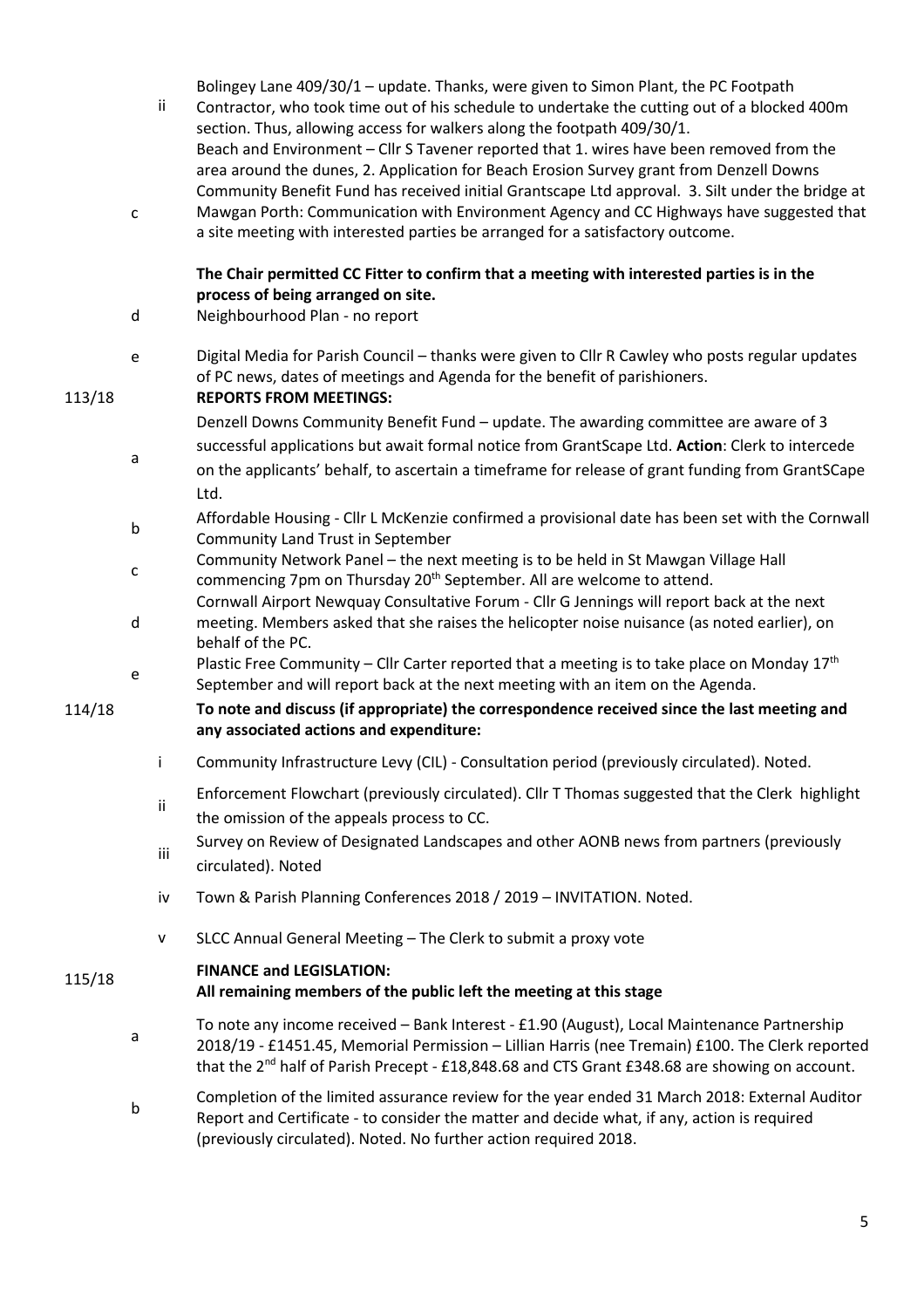|        | $\mathsf{C}$ | The Accounts and Audit Regulations 2015 (SI 2015/234) - to note that a Notice of Conclusion of<br>Audit (circulated), detailing the rights of inspection has been published in the Parish<br>Noticeboards and on the PC website, along with the certified AGAR (Sections 1,2,3), and that          |
|--------|--------------|----------------------------------------------------------------------------------------------------------------------------------------------------------------------------------------------------------------------------------------------------------------------------------------------------|
|        | d            | copies of the AGAR are available for purchase by any person. Noted.<br>Standing Orders Annual Review - to adopt revised Standing Orders (previously circulated) -<br>deferred from June. Proposed by Cllr W Corbett and seconded by Cllr C Tyson and resolved to<br>adopt revised Standing Orders. |
|        | e            | Health and Safety Policy - Chair and Clerk to liaise and produce a workable document and                                                                                                                                                                                                           |
|        |              | circulate prior to the next meeting.                                                                                                                                                                                                                                                               |
|        | $\mathsf f$  | Parish Community Magazine 'Dreckly' - to agree to a donation. Proposed by Cllr S Jones and<br>seconded by Cllr S Karkeek and resolved to donate a one off £150 for ongoing costs.                                                                                                                  |
|        |              | Remembrance Wreath 2018 - to agree a donation of £75 to the Royal British Legion. Proposed                                                                                                                                                                                                         |
|        | g            | by Cllr C Tyson and seconded by Cllr S Jones and resolved to donate £75 to the Royal British                                                                                                                                                                                                       |
|        |              | Legion. Mr Paul Roberts has kindly agreed to lay the wreath on behalf of the PC at this year's                                                                                                                                                                                                     |
|        |              | Remembrance Sunday Service.                                                                                                                                                                                                                                                                        |
|        | h            | Independent Commissioner's Officer - to agree to renew registration under GDPR in the sum of                                                                                                                                                                                                       |
|        |              | £40. Proposed by Cllr S Tavener and seconded by Cllr R Cawley and resolved to renew                                                                                                                                                                                                                |
|        |              | registration.                                                                                                                                                                                                                                                                                      |
|        |              | Accounts - to approve invoices for payment and sign cheques at the end of the meeting                                                                                                                                                                                                              |
|        | i            | (list circulated prior to the meeting). Proposed by Cllr S Karkeek and seconded by Cllr C Tyson                                                                                                                                                                                                    |
|        |              | and resolved to approve as below.                                                                                                                                                                                                                                                                  |
|        |              | Clerk's Annual Appraisal – to receive report from the Staffing Working Group and agree any                                                                                                                                                                                                         |
|        | j            | action. Cllr L McKenzie reported that the Clerk's Annual Appraisal took place in August and a                                                                                                                                                                                                      |
|        |              | summary had been circulated to members.<br>Budget considerations for 2019/20 - to discuss (prior to compilation of draft budget for                                                                                                                                                                |
|        |              | 2019/20). Items for consideration are the Wallgate handwash units and Gents toilets at St                                                                                                                                                                                                          |
|        | $\sf k$      | Mawgan. It was suggested by the Clerk that the Internal Control Working Group liaise with her to                                                                                                                                                                                                   |
|        |              | look at further potential budget considerations moving forward.                                                                                                                                                                                                                                    |
|        |              | Notice of items for the next Agenda:                                                                                                                                                                                                                                                               |
| 116/18 |              | (note – no decisions can be taken on any item raised under this heading)                                                                                                                                                                                                                           |
|        |              | 1. Plastic Free Community 2. Wallgate Ltd - Handwash Systems 3. Mrs Whittington -                                                                                                                                                                                                                  |
|        |              | flowers 4. Telephone Kiosk 5. Burial Ground Storage Shed 6. Defibrillators                                                                                                                                                                                                                         |

117/18 **Close of meeting: 9.30pm**